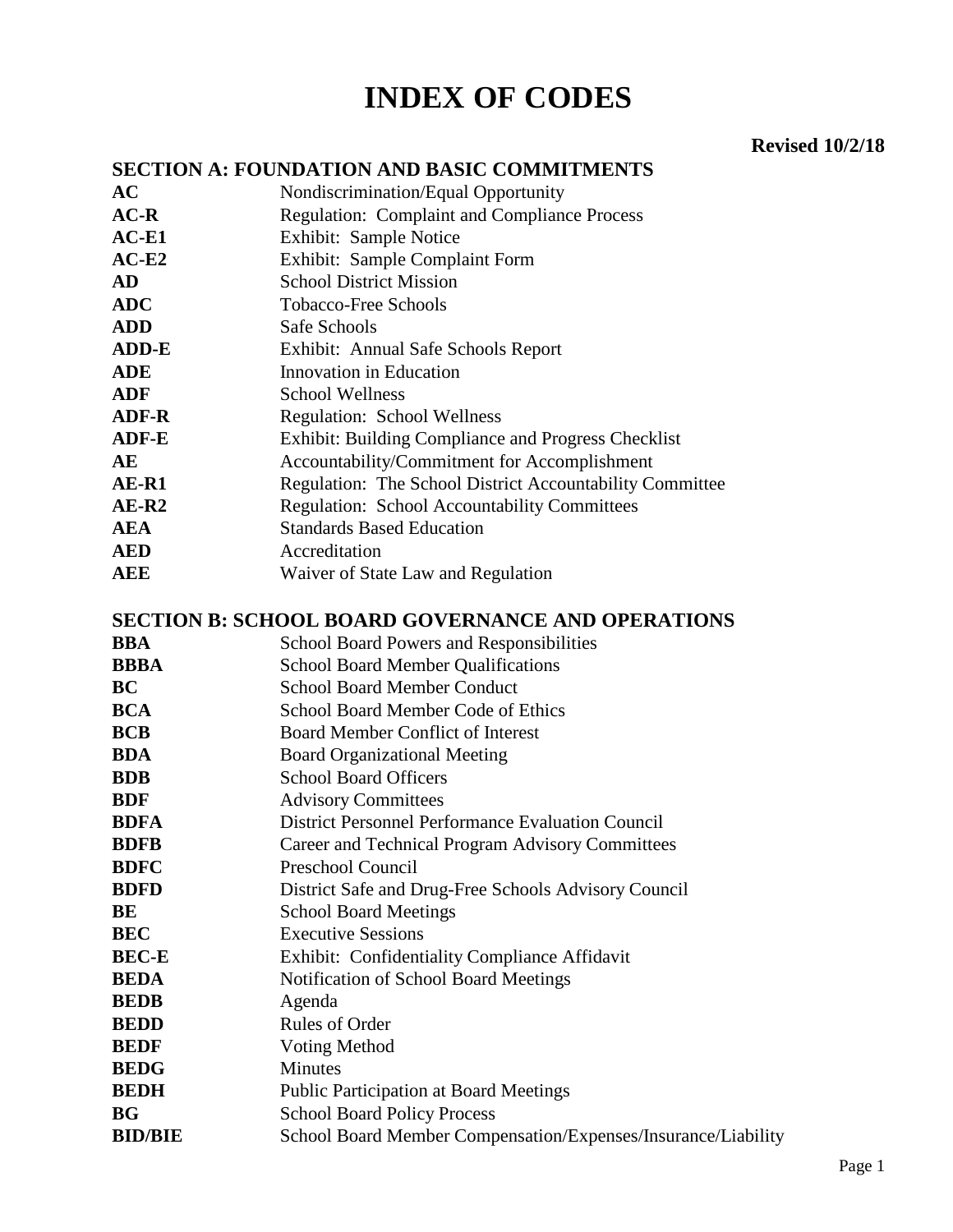#### **SECTION C: GENERAL SCHOOL ADMINISTRATION**

| <b>CBA/CBC</b> | Qualifications/Powers and Responsibilities of Superintendent |  |  |
|----------------|--------------------------------------------------------------|--|--|
|----------------|--------------------------------------------------------------|--|--|

- **CBB** Recruitment of Superintendent
- 
- **CBD** Superintendent's Contract<br> **CBF** Superintendent's Conduct **Superintendent's Conduct**
- **CBI** Evaluation of Superintendent
- **CC** Administrative Organization
- **CF** School Building Administration
- **CH** Policy Implementation<br> **CHCA** Handbooks and Directi
- Handbooks and Directives
- **CHD** Administration in the Absence of Policy

#### **SECTION D: FISCAL MANAGEMENT**

| DA              | Fiscal Management Goals/Priority Objectives                   |
|-----------------|---------------------------------------------------------------|
| <b>DAB</b>      | <b>Financial Administration</b>                               |
| DAB-E           | Exhibit: Timeline for Online Posting of Financial Information |
| <b>DAC</b>      | <b>Federal Fiscal Compliance</b>                              |
| <b>DB</b>       | <b>Annual Budget</b>                                          |
| <b>DBD</b>      | Determination of Budget Priorities                            |
| <b>DBG</b>      | <b>Budget Adoption Process</b>                                |
| DBG-E1          | Exhibit: Deadlines in Budgeting Process Set by Statute        |
| DBG-E2          | <b>Exhibit: Notice of Proposed Budget</b>                     |
| <b>DBJ</b>      | <b>Budget Transfers</b>                                       |
| <b>DBK</b>      | <b>Fiscal Emergencies</b>                                     |
| <b>DD</b>       | Funding Proposals, Grants, and Special Projects               |
| DD-R            | Regulation: Funding Proposals, Grants, and Special Projects   |
| <b>DEA</b>      | <b>Funds from Local Tax Sources</b>                           |
| <b>DEB</b>      | Loan Programs (Funds from State Tax Sources)                  |
| <b>DFA/DFAA</b> | Revenues from Investments/Use of Surplus Funds                |
| <b>DG</b>       | Banking Services and Deposit of Funds                         |
| DG-R            | Regulation: Receipt and Deposit of Money                      |
| DH              | <b>Bonded Employees and Officers</b>                          |
| DI              | <b>Fiscal Accounting</b>                                      |
| <b>DIA</b>      | Online Schools and Online Programs                            |
| <b>DID</b>      | Inventories                                                   |
| <b>DIE</b>      | <b>Annual Audit</b>                                           |
| <b>DJ/DJA</b>   | Purchasing/Purchasing Authority                               |
| <b>DJB</b>      | <b>Federal Procurement</b>                                    |
| DJB-R           | <b>Regulation: Federal Procurement</b>                        |
| DJB-E1          | <b>Exhibit: Federal Grants Checklist</b>                      |
| $DJB-E2$        | Exhibit: Sole Source Form                                     |
| <b>DJE</b>      | <b>Bidding Procedures</b>                                     |
| <b>DJE-R</b>    | <b>Regulation: Bidding Procedures</b>                         |
| <b>DJG</b>      | <b>Vendor Relations</b>                                       |
| <b>DKB</b>      | <b>Salary Deductions</b>                                      |
| <b>DKC</b>      | <b>Expense Authorization/Reimbursement</b>                    |
| <b>DKC-R</b>    | Regulation: Expense Authorization/Reimbursement               |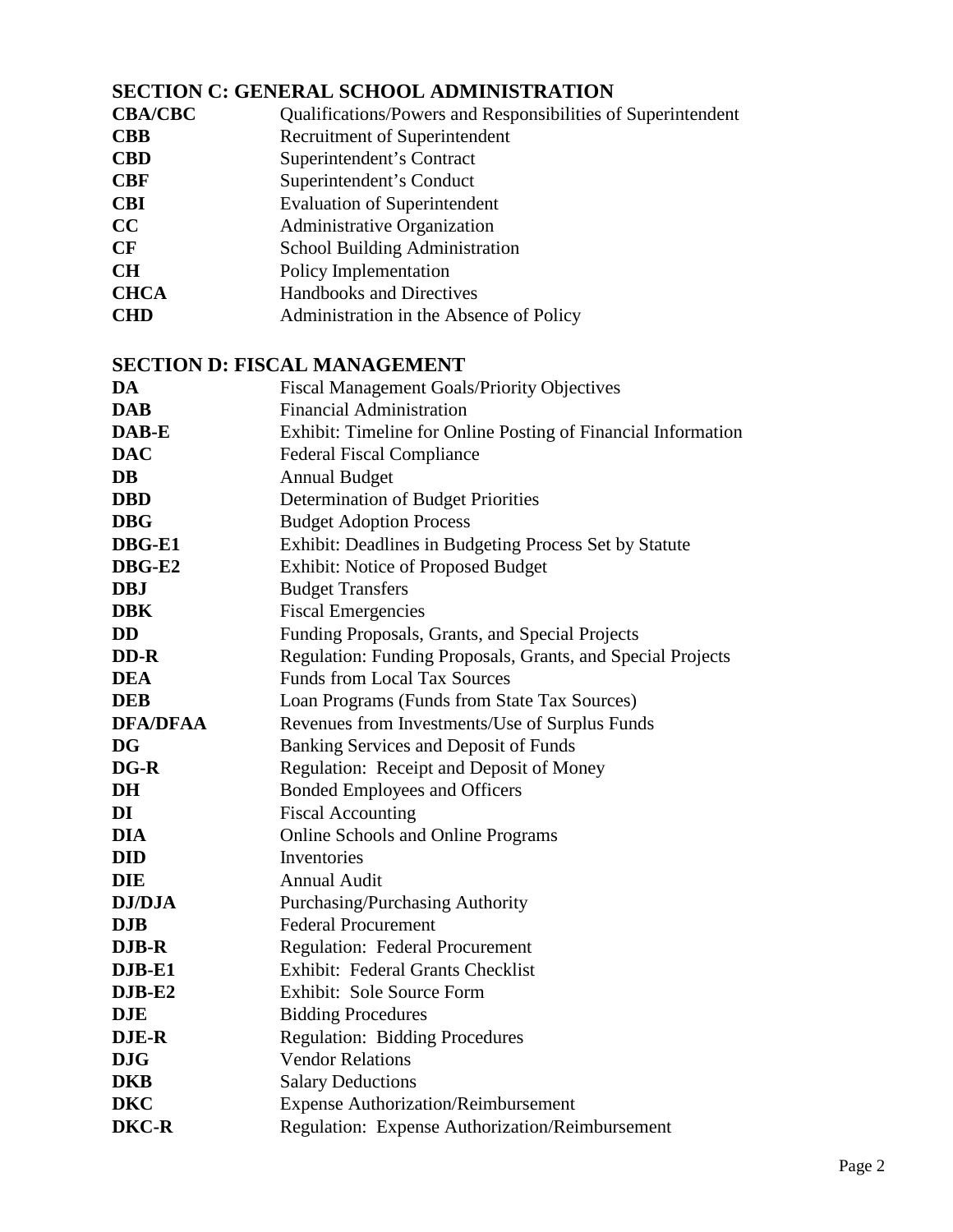- **DKC-E1** Exhibit: Conference Reimbursement Form
- **DKC-E2** Exhibit: Request for Check Form
- **DKC-E3** Exhibit: Conference Expense Form
- **DKC-E4** Exhibit: Mileage Expense Form

#### **SECTION E: SUPPORT SERVICES – EDUCATIONAL SERVICES**

| <b>EBAB</b>     | <b>Hazardous Materials</b>                                                         |
|-----------------|------------------------------------------------------------------------------------|
| <b>EBBA</b>     | Prevention of Disease/Infection Transmission (Handling Body Fluids and Substances) |
| <b>EBBB</b>     | <b>Accident Reports</b>                                                            |
| <b>EBCE</b>     | <b>School Closings and Cancellations</b>                                           |
| <b>ECA/ECAB</b> | Security/Access to Buildings                                                       |
| <b>ECAF</b>     | Use of Video and Audio Monitoring                                                  |
| <b>EEA</b>      | <b>Student Transportation</b>                                                      |
| <b>EEAA</b>     | <b>Walkers and Riders</b>                                                          |
| <b>EEAE</b>     | <b>Bus Safety Program</b>                                                          |
| <b>EEAEAA</b>   | Drug and Alcohol Testing for Bus Drivers                                           |
| <b>EEAEF</b>    | Video Cameras on Transportation Vehicles                                           |
| <b>EEAEG</b>    | Use of Wireless Communication Devices by School Transportation Vehicle             |
|                 | Operators                                                                          |
| <b>EEAFB</b>    | Use of School Vehicles by Community Groups                                         |
| <b>EEAG</b>     | <b>Student Transportation in Private Vehicles</b>                                  |
| <b>EEBA</b>     | School Transportation Vehicles (Use of Safety Belts)                               |
| EF              | <b>School Nutrition Program</b>                                                    |
| EF-E1           | <b>Exhibit: School Meal Payments</b>                                               |
| $EF-E2$         | Exhibit: Civil Rights Complaint Procedure for School Nutrition Program             |
| <b>EFC</b>      | Free and Reduced-Price Food Services                                               |
| <b>EFEA</b>     | <b>Nutritious Food Choices</b>                                                     |
| <b>EFEA-E</b>   | Exhibit: Nutritious Food Choices, Healthy Beverages Standards for Schools          |
| <b>EGAD</b>     | Copyright Compliance                                                               |
| <b>EGAEA</b>    | <b>Electronic Communication</b>                                                    |
| <b>EHB</b>      | <b>Records Retention</b>                                                           |
|                 |                                                                                    |

#### **SECTION F: FACILITIES DEVELOPMENT**

- **FA** Facilities Development Goals/Priority Objectives **FB** Facilities Planning **FB-R** Regulation: Facilities Planning FBC Prioritization of Facility Improvements **FBC-R** Regulation: Prioritization of Facility Improvements **FD** Facilities Funding
- **FDA** Bond Campaigns

#### **SECTION G: PERSONNEL**

- **GBA** Open Hiring/Equal Employment Opportunity
- **GBAA** Sexual Harassment
- **GBEA** Staff Ethics/Conflict of Interest
- **GBEB** Staff Conduct and Responsibilities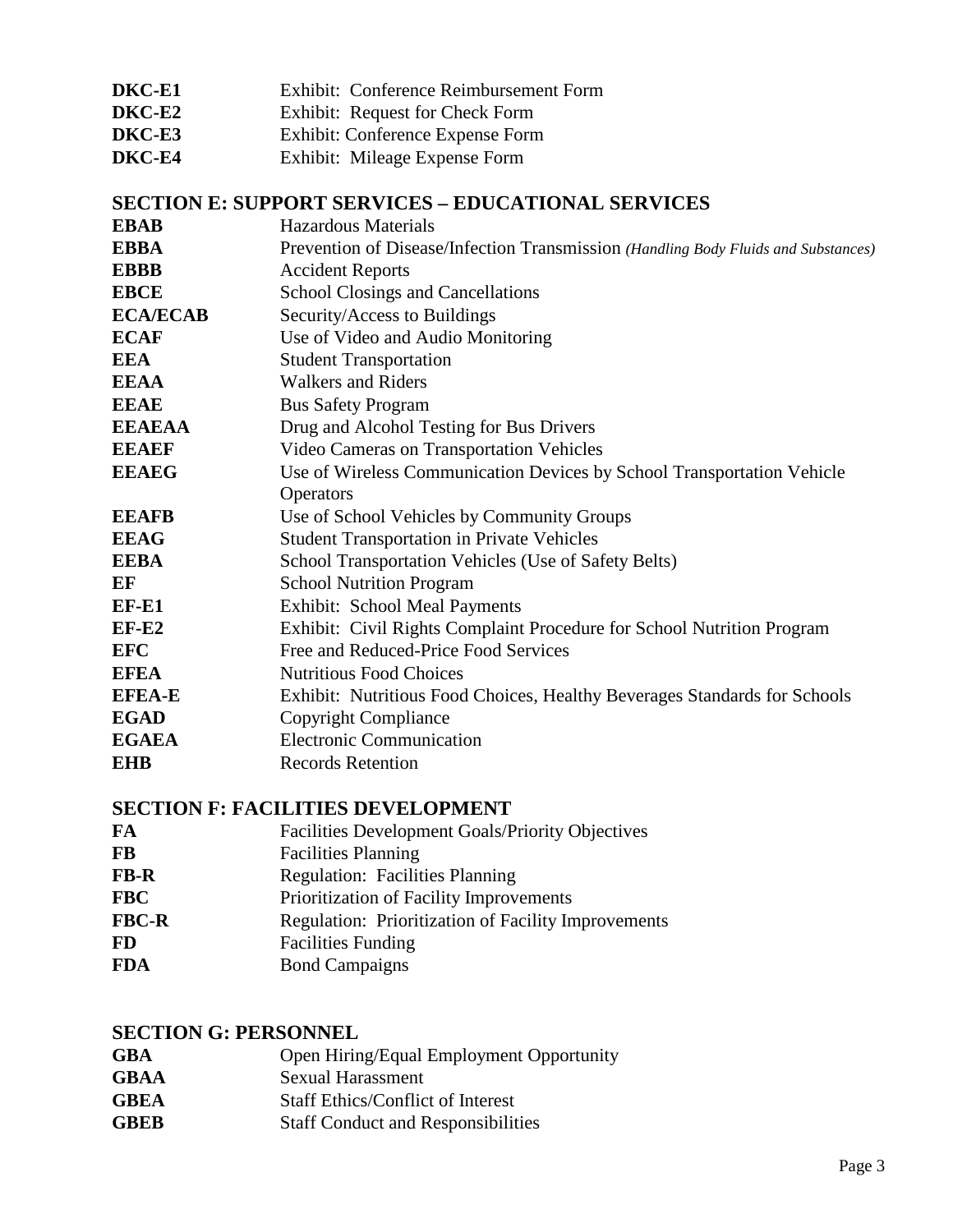| <b>GBEBA</b>   | <b>Staff Dress Code</b>                                                         |
|----------------|---------------------------------------------------------------------------------|
| <b>GBEC</b>    | Drug-Free Workplace                                                             |
| <b>GBEC-E</b>  | Exhibit: Employee Acknowledgement                                               |
| <b>GBEE</b>    | Staff Use of the Internet and Electronic Communications                         |
| <b>GBEE-E1</b> | Exhibit: Annual Acceptable Use Agreement                                        |
| <b>GBEE-E2</b> | Exhibit: Teacher Technology Responsibilities                                    |
| <b>GBGA</b>    | <b>Staff Health</b>                                                             |
| <b>GBGB</b>    | <b>Staff Personal Security and Safety</b>                                       |
| <b>GBGD</b>    | Workers' Compensation                                                           |
| <b>GBGE</b>    | <b>Staff Maternity/Parental Leave</b>                                           |
| <b>GBK</b>     | <b>Staff Concerns, Complaints, Grievances</b>                                   |
| GC             | <b>Professional Staff</b>                                                       |
| <b>GCA</b>     | <b>Professional Staff Positions</b>                                             |
| <b>GCE/GCF</b> | Professional Staff Recruiting/Hiring                                            |
| <b>GCFA</b>    | Hiring of Instructional Staff/Portability of Non-Probationary Status            |
| <b>GCKAA</b>   | <b>Teacher Displacement</b>                                                     |
| GCO            | <b>Evaluation of Licensed Personnel</b>                                         |
| <b>GCO-R</b>   | Regulation: Evaluation of Licensed Personnel                                    |
| <b>GCQA</b>    | <b>Instructional Staff Reduction in Force</b>                                   |
| <b>GCQA-R</b>  | Regulation: Instructional Staff Reduction in Force                              |
| GCQA-E1        | Exhibit: Instructional Staff Reduction in Force Sample Notice Letter            |
| GCQA-E2        | Exhibit: Instructional Staff Reduction in Force Statement of Fiscal Exigency or |
|                | Program Change                                                                  |
| GCQC/GCQD      | Resignation of Instructional Staff/Administrative Staff                         |
| <b>GCQF</b>    | Discipline, Suspension, and Dismissal of Professional Staff (& Contract         |
|                | Nonrenewal)                                                                     |
| <b>GDA</b>     | <b>Support Staff Positions</b>                                                  |
| <b>GDCA-R</b>  | Regulation: Classified Sick Leave Bank                                          |
| <b>GDE/GDF</b> | <b>Support Staff Recruiting/Hiring</b>                                          |

### **SECTION H: EMPLOYEE NEGOTIATING ORGANIZATIONS**

## **SECTION I: INSTRUCTION**

| <b>IC/ICA</b> | School Year/School Calendar/Instruction Time              |
|---------------|-----------------------------------------------------------|
| <b>IGF</b>    | <b>Curriculum Review</b>                                  |
| <b>IHA</b>    | <b>Basic Instructional Program</b>                        |
| <b>IHAE</b>   | <b>Physical Education</b>                                 |
| <b>IHAM</b>   | Health & Family Life, Sex Education                       |
| <b>IHBA</b>   | Special Education Programs for Students with Disabilities |
| <b>IHBB</b>   | Gifted and Talented Education                             |
| <b>IHBD</b>   | <b>Equivalence of Services</b>                            |
| <b>IHBEA</b>  | <b>English Language Learners</b>                          |
| <b>IHBF</b>   | Homebound Instruction                                     |
| <b>IHBG</b>   | Home Schooling                                            |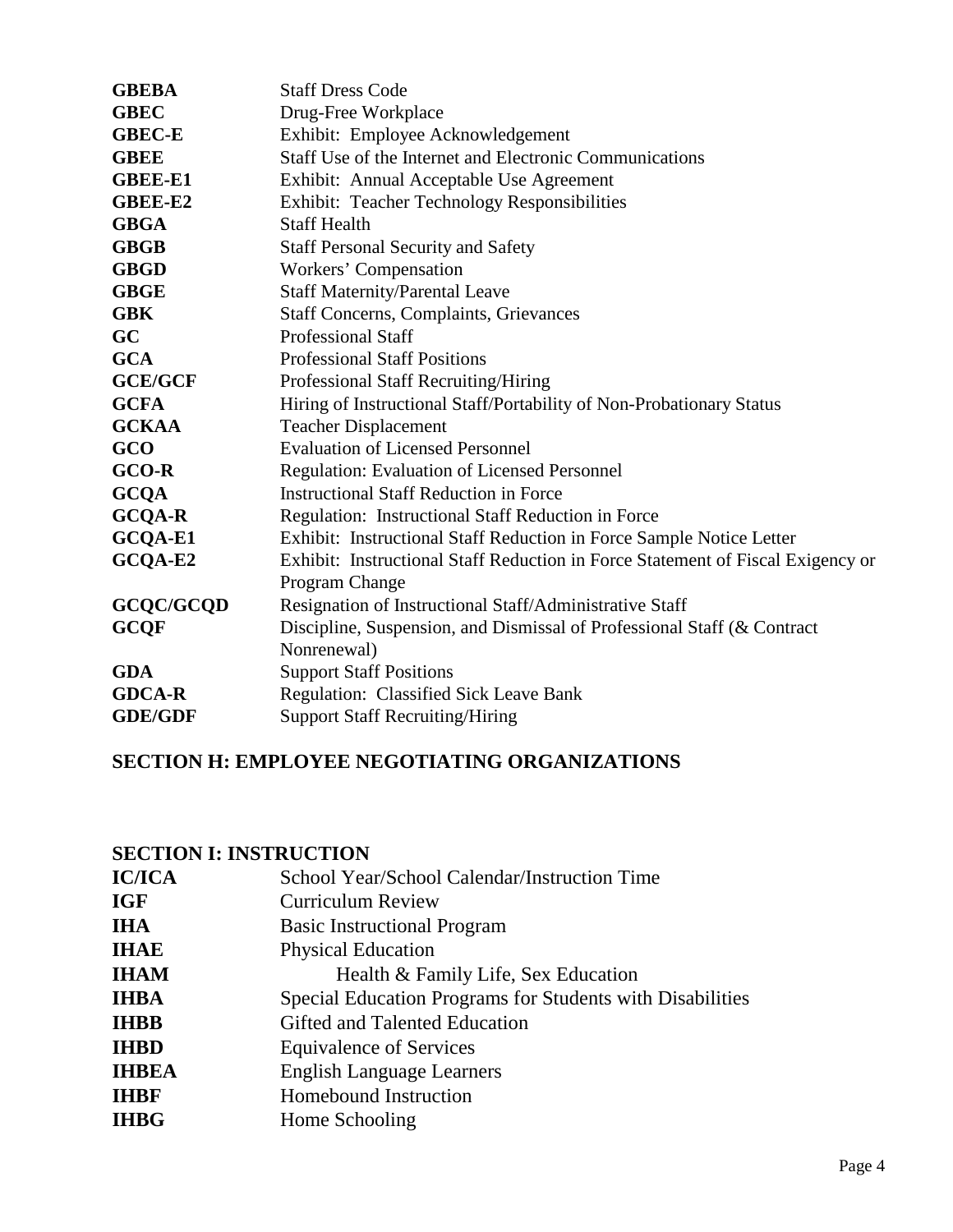| <b>IHBIB</b>  | Primary/Preprimary Education                                         |
|---------------|----------------------------------------------------------------------|
| <b>IHBK</b>   | Preparation for Postsecondary and Workforce Success                  |
| <b>IJNDAB</b> | <b>Instruction Through Online Courses</b>                            |
| <b>IJOA</b>   | <b>Field Trips</b>                                                   |
| <b>IJOA-R</b> | <b>Field Trips</b>                                                   |
| <b>IKA</b>    | Grading/Assessment Systems                                           |
| <b>IKE</b>    | <b>Ensuring All Students Meet Standards</b>                          |
| <b>IKF</b>    | <b>Graduation Requirements</b>                                       |
| <b>IKF-E</b>  | <b>Exhibit: Early Graduation Request</b>                             |
| IKF-E1        | Exhibit: Independent Research Project Forms                          |
| IKF-E2        | <b>Exhibit: Graduation Requirements Rubrics</b>                      |
| IKF-E3        | <b>Exhibit: Community Service Project Forms</b>                      |
| IKF-E4        | Exhibit: ICAP Checklist                                              |
| <b>ILBC</b>   | Early Literacy and Reading Comprehension                             |
| <b>ILBC-R</b> | Regulation: Procedures to Implement the Colorado READ Act            |
| <b>IMB</b>    | Teaching About Controversial Issues & Use of Controversial Materials |
| <b>IMDB</b>   | <b>Flag Displays</b>                                                 |

# **SECTION J: STUDENT SERVICES**

| JB            | <b>Equal Educational Opportunities</b>                           |
|---------------|------------------------------------------------------------------|
| <b>JBB</b>    | <b>Sexual Harassment</b>                                         |
| JF            | Admission and Denial of Admission                                |
| $JF-E1$       | Exhibit: Admission and Denial of Admission                       |
| <b>JFABD</b>  | <b>Homeless Students</b>                                         |
| <b>JFABE</b>  | <b>Students in Foster Care</b>                                   |
| <b>JFBA</b>   | In-District Choice/Enrollment                                    |
| <b>JFBA-R</b> | Regulation: In-District Choice/Enrollment                        |
| <b>JFBB</b>   | Inter-District Choice/Open Enrollment                            |
| <b>JFBB-R</b> | Regulation: Inter-District Choice/Open Enrollment                |
| JH            | <b>Student Absences and Excuses</b>                              |
| <b>JHB</b>    | Truancy                                                          |
| JIC           | <b>Student Conduct</b>                                           |
| <b>JICA</b>   | <b>Student Dress Code</b>                                        |
| <b>JICC</b>   | <b>Student Conduct in School Vehicles</b>                        |
| <b>JICDA</b>  | <b>Student Code of Conduct</b>                                   |
| <b>JICDD</b>  | Violent and Aggressive Behavior                                  |
| <b>JICDE</b>  | <b>Bullying Prevention and Education</b>                         |
| <b>JICF</b>   | Secret Societies/Gang Activity                                   |
| <b>JICH</b>   | Drug and Alcohol Use by Students                                 |
| <b>JICH-R</b> | Regulation: Drug and Alcohol Use By Students                     |
| <b>JICI</b>   | Weapons in School                                                |
| <b>JICI-E</b> | Exhibit: Weapons in School Gun-Free Schools Act                  |
| <b>JICJ</b>   | Student use of Cell Phones and Other Personal Technology Devices |
| <b>JIH</b>    | Student Interrogations, Searches, and Arrests                    |
| JII           | <b>Student Concerns, Complaints, and Grievances</b>              |
| <b>JJE-R</b>  | Regulation: Student Fund-Raising Activities                      |
| <b>JJE-E</b>  | <b>Exhibit: Fund Raising Activity Request Form</b>               |
|               |                                                                  |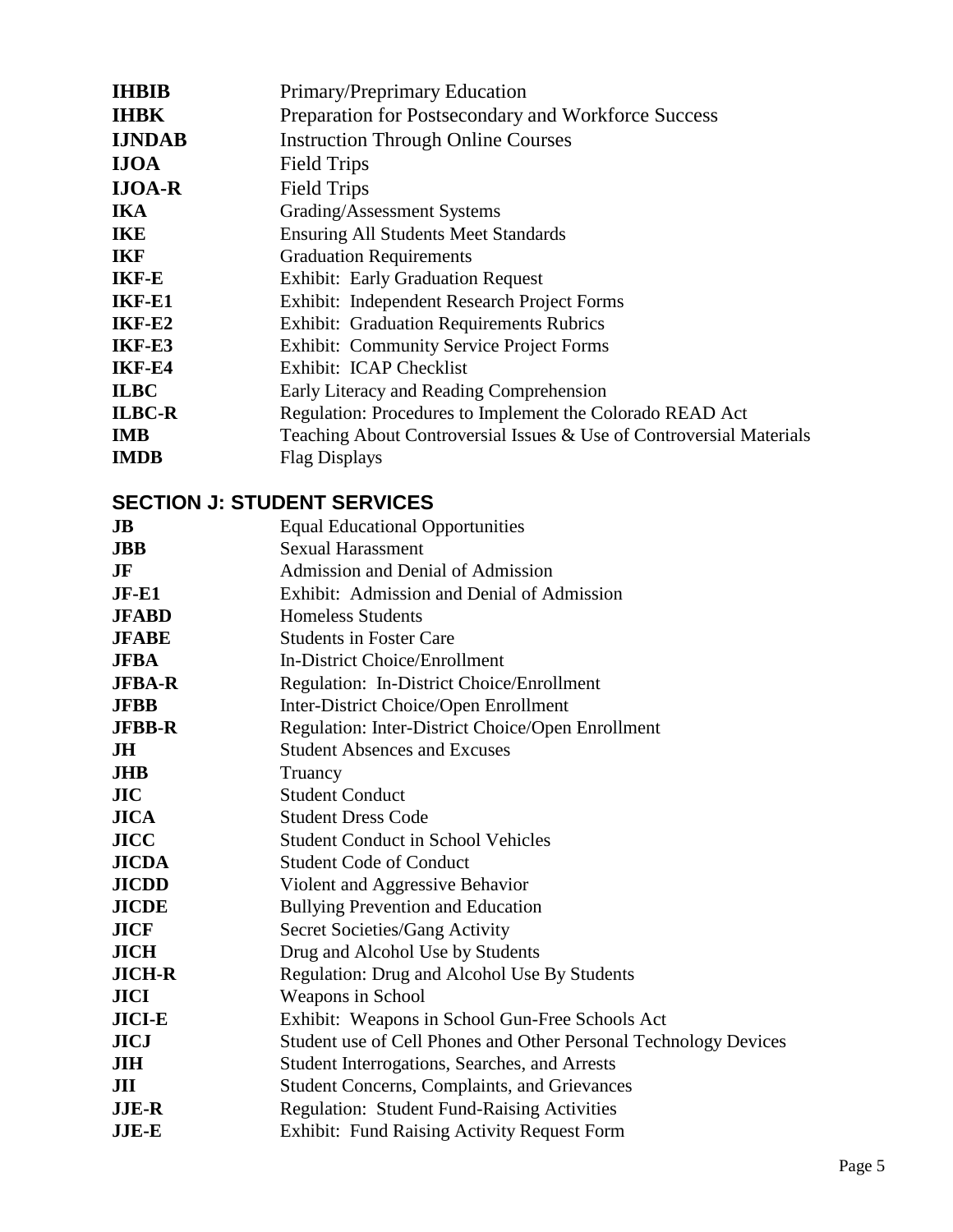| <b>JJF</b>       | <b>Student Activities Funds</b>                                              |
|------------------|------------------------------------------------------------------------------|
| <b>JJF-R</b>     | <b>Regulation: Student Activities Funds</b>                                  |
| JJF-E            | Exhibit: Student Activities Funds Request Form                               |
| <b>JJH</b>       | <b>Student Travel</b>                                                        |
| JK               | <b>Student Discipline</b>                                                    |
| <b>JK-R</b>      | Regulation: Student Discipline                                               |
| <b>JKA</b>       | Use of Physical Intervention and Restraint                                   |
| <b>JKA-R</b>     | Regulation: Use of Physical Intervention and Restraint                       |
| <b>JKA-E</b>     | Exhibit: Use of Physical Intervention and Restraint Incident Report Form     |
| <b>JKBA</b>      | Disciplinary Removal from the Classroom                                      |
| <b>JKBA-R</b>    | Regulation: Disciplinary Removal from the Classroom                          |
| <b>JKD/JKE</b>   | Suspension/Expulsion of Students                                             |
| <b>JKD/JKE-R</b> | Regulation: Suspension/Expulsion of Students Hearing Procedures              |
| <b>JKD/JKE-E</b> | Exhibit: Grounds for Suspension/Expulsion                                    |
| <b>JKG</b>       | <b>Expulsion Prevention</b>                                                  |
| <b>JLCC</b>      | <b>Communicable/Infectious Diseases</b>                                      |
| <b>JLCD</b>      | Administering Medications to Students                                        |
| <b>JLCD-R</b>    | <b>Regulation: Administering Medications to Students</b>                     |
| <b>JLCD-E</b>    | Exhibit: Permission for Administering Medication at School                   |
| <b>JLCDA</b>     | <b>Students with Food Allergies</b>                                          |
| <b>JLCDA-E</b>   | Exhibit: Allergy & Anaphylaxis Action Plan                                   |
| <b>JLCDB-R</b>   | Regulation: Administration of Medical Marijuana to Qualified Students        |
| <b>JLDAC</b>     | Screening/Testing of Students and Treatment of Mental Disorders              |
| JLJ              | <b>Physical Activity</b>                                                     |
| <b>JQ</b>        | Student Fees, Fines, and Charges                                             |
| <b>JRA/JRC</b>   | Student Records/Release of Information on Students                           |
| <b>JRCA</b>      | Sharing of Student Records/Information Between District and State Agencies   |
| <b>JS</b>        | Student Use of the Internet and Electronic Communications                    |
| $JS-E$           | Exhibit: Use of the Internet and Electronic Communications Annual Acceptable |
|                  | Use Agreement                                                                |

# **SECTION K: SCHOOL-COMMUNITY-HOME RELATIONS**

| Title I Parent Involvement                                                      |
|---------------------------------------------------------------------------------|
| <b>Public Information and Communications</b>                                    |
| Public's Right to Know/Freedom of Information                                   |
| Regulation: Public's Right to Know/Freedom of Information                       |
| Press Releases, Conferences, and Interviews                                     |
| Regulation: Press Releases, Conferences, and Interviews                         |
| Crisis Management                                                               |
| <b>Public Concerns and Complaints</b>                                           |
| <b>Public Concerns/Complaints about Instructional Resources</b>                 |
| Public Concerns/Complaints about Teaching Methods, Activities, or Presentations |
| <b>Community Use of School Facilities</b>                                       |
| <b>Public Conduct on District Property</b>                                      |
| Distribution/Posting of Noncurricular Materials                                 |
| <b>Regulation:</b> Distribution/Posting of Noncurricular Materials              |
| <b>Visitors to Schools</b>                                                      |
|                                                                                 |